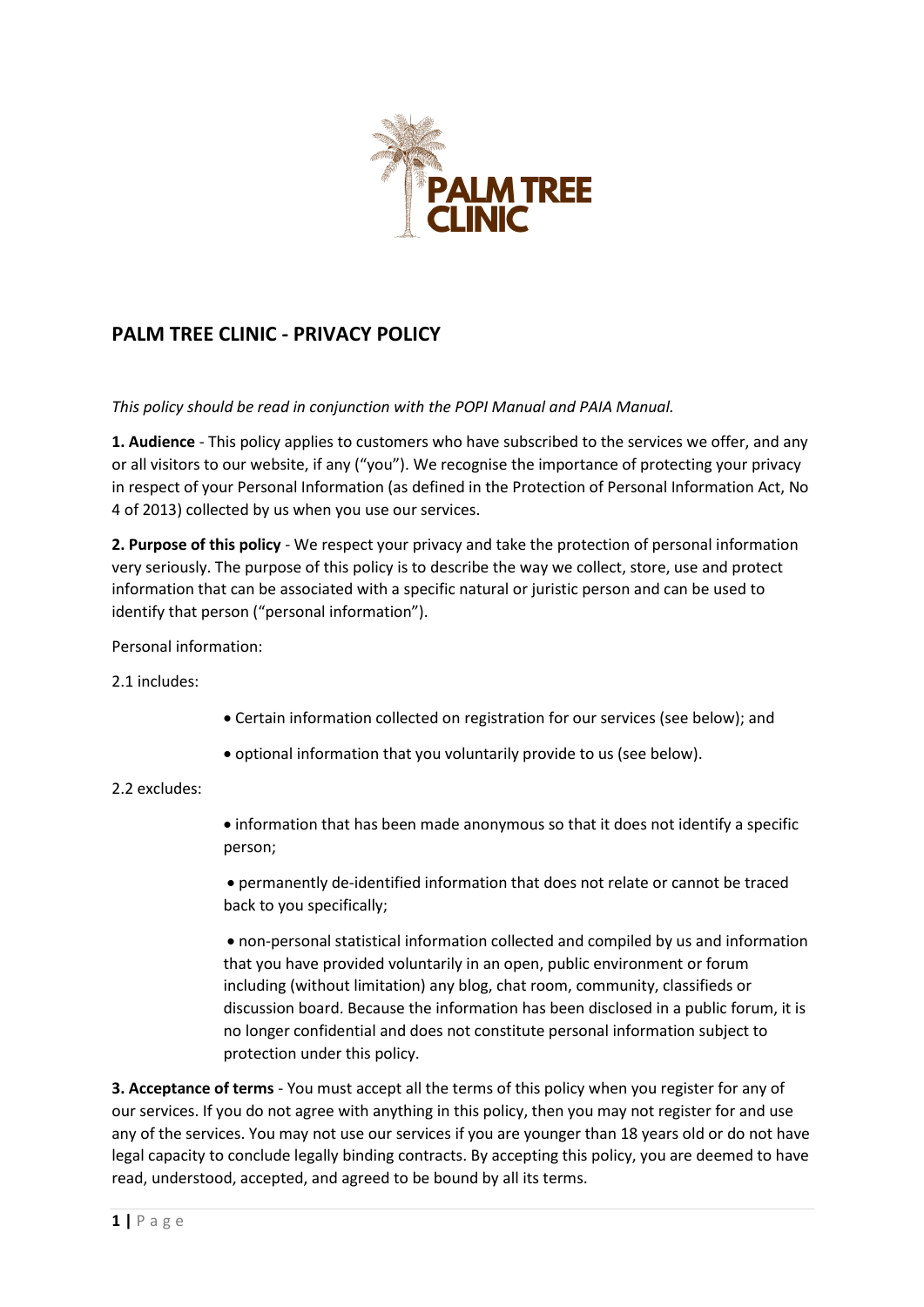

**4. Changes** - We may change the terms of this policy at any time. We will notify you of any changes by placing a notice in a prominent place on the website or by email. If you do not agree with the change you must stop using the services. If you continue to use the services following notification of a change to the terms, the changed terms will apply to you and you will be deemed to have accepted such terms.

# **5. Collection**

5.1 Once you register for our services, you will no longer be anonymous to us as you will provide us with personal information that we require to conduct our services. This personal information will include (if applicable), but not be limited, to:

- Name, surname, identity number, company name, company registration number, VAT number
- Physical address, postal address, email address, telephone number, postal code
- Next of kin information, medical information, including medication list, allergies and the like

5.2 Collection on use. In order to provide the Services to you, you will be asked to provide us with additional information on a voluntary basis such known as "Service information".

5.3 Optional details. You may also provide additional information on a voluntary basis ("optional information"). This includes any information you provide to us from any promotions, responses to surveys, registration and subscriptions for certain additional services, or otherwise use the optional services we provide.

5.4 Collection from browser. We automatically receive and record Internet usage information on our hosting company's server logs from your browser, such as your internet protocol address ("IP Address"), browsing habits, click patterns, version of software installed, system type, screen resolutions, colour capabilities, plug-ins, language settings, cookie preferences, search engine keywords, JavaScript enablement, the content and pages that you access on the website, and the dates and times that you visit the website, paths taken, and time spent on sites and pages within the website ("usage information"). Please note that other websites visited before entering our website might place personal information within your URL during a visit to it, and we have no control over such websites. Accordingly, a subsequent website that collects URL information may log some personal information.

5.5 Cookies. When you access our website we may send one or more cookies (small text files containing a string of alphanumeric characters) to your computer to collect certain usage information. We use session cookies (which disappear after you close your browser) and persistent cookies (which remain after you close your browser which can be removed manually) and may be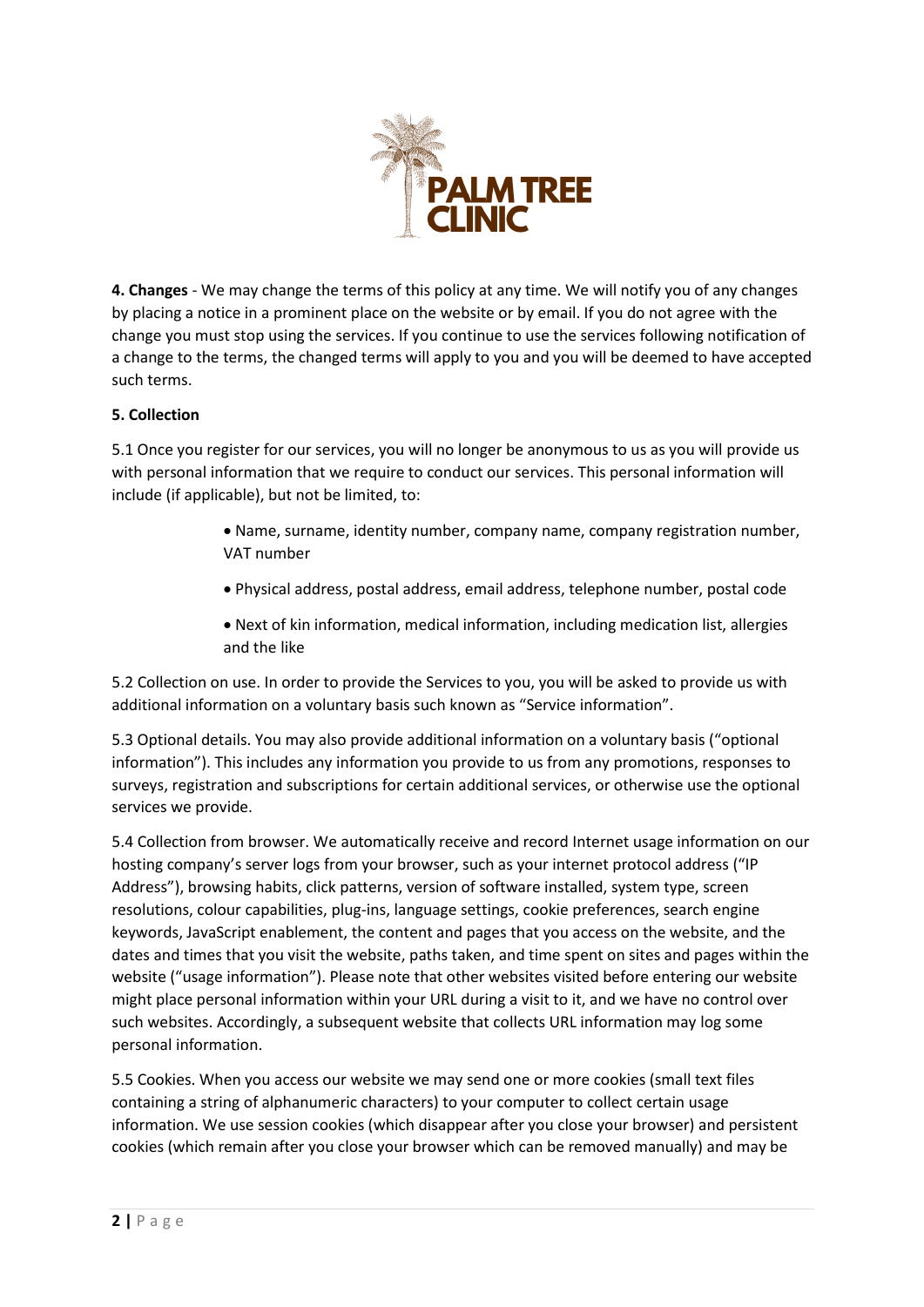

used by your browser on subsequent visits to our website. We use information gathered by cookies to improve the website.

5.6 Web beacons. Our website may contain electronic image requests (called a "single-pixel gif" or "web beacon" request) that allow us to count page views and to access cookies. Any electronic image viewed as part of a web page (including an ad banner) can act as a web beacon. Our web beacons do not collect, gather, monitor or share any of your personal information. We merely use them to compile anonymous information about our website.

5.7 Purpose for collection. We may use any service information and optional information provided by you for such purposes as indicated to you at the time you agree to provide such optional information. We may use your usage information for the purposes described in 5.4 and 5.5 above and to:

- retain your information so that you will not have to provide same again should you chose to use our services again after termination;
- monitor metrics we deem necessary for our business; and
- track your entries, submissions, and status in any promotions or other activities in connection with your usage of the website.
- **6. Consent to collection** We will obtain your consent to collect personal information:
	- In accordance with applicable law; and
	- At the time you provide us with any registration information and optional information.
- **7. Use** We may send administrative messages and email updates to you regarding our Services.

### **8. Disclosure** -

### 8.1 Sharing:

• We may share your personal information with an affiliate, in which case we will seek to require the affiliates to honour this privacy policy.

• Our service providers under contract who help with parts of our business operations. Our contracts dictate that these service providers only use your information in connection with the services they perform for us and not for their own benefit;

• Credit bureaus to report account information, as permitted by law;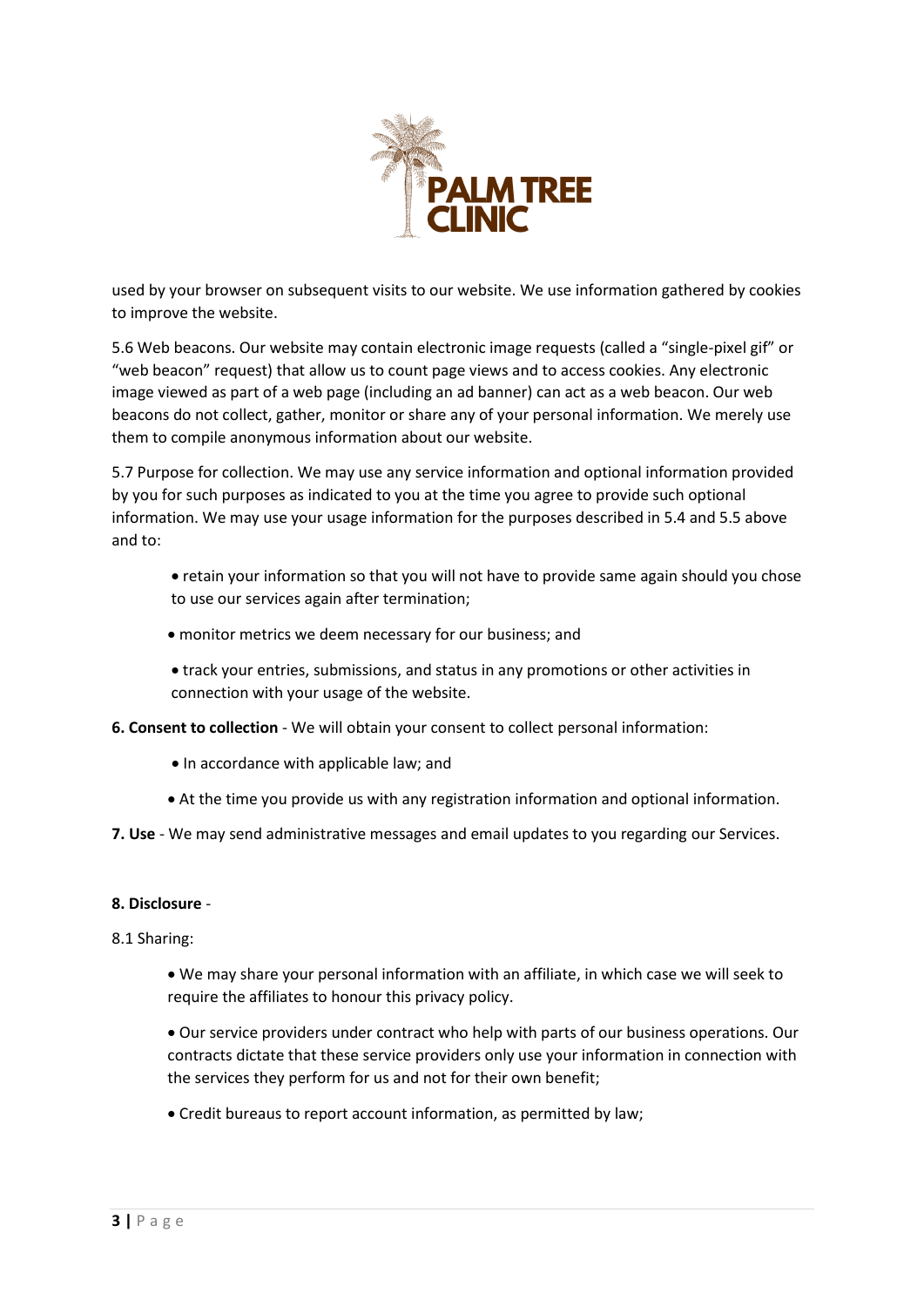

• Banking partners as required by credit card association rules for inclusion on their list of terminated merchants (in the event that you utilise the Services to receive payments and you meet their criteria);

8.2 Regulators. If you contact us regarding your experience with using any of our products, we may disclose your personal information as required of by law or governmental audit.

8.3 Law enforcement. We may disclose personal information if required:

- by a subpoena or court order;
- to comply with any law;
- to protect the safety of any individual or the general public;
- to prevent violation of our terms of service.

8.4 No selling. We will not sell personal information. No personal information will be disclosed to anyone except as provided in this privacy policy.

8.5 Marketing purposes. We may disclose aggregate statistics (information about the customer population in general terms) about the personal information to advertisers or business partners.

8.6 Change of ownership. If we undergo a change in ownership, or a merger with, acquisition by, or sale of assets to, another entity, we may assign our rights to the personal information we process to a successor, purchaser, or separate entity. We will disclose the transfer on the website. If you are concerned about your personal information migrating to a new owner, you may request us to delete your personal information.

8.7 Employees. We will need to disclose personal information to our employees that require the personal information to do their jobs.

**9. Security of personal information** - We protect your personal information using computer safeguards such as firewalls and data encryption to protect personal information, and we authorize access to personal information only for those employees who require it to fulfil their job responsibilities.

**10. Accurate and up to date** - We will try to keep the personal information we collect as accurate, complete and up to date as is necessary for the purposes mentioned in clause 5.7. From time to time we will request you to update your personal information. You are able to review or update any personal information that we hold on you by emailing us or phoning us. Please note that in order to better protect you and safeguard your personal information, we do take steps to verify your identity.

**11. Retention of personal information** - We will only retain your personal information for as long as it is necessary to fulfill the purposes mentioned in clause 5.7, unless: